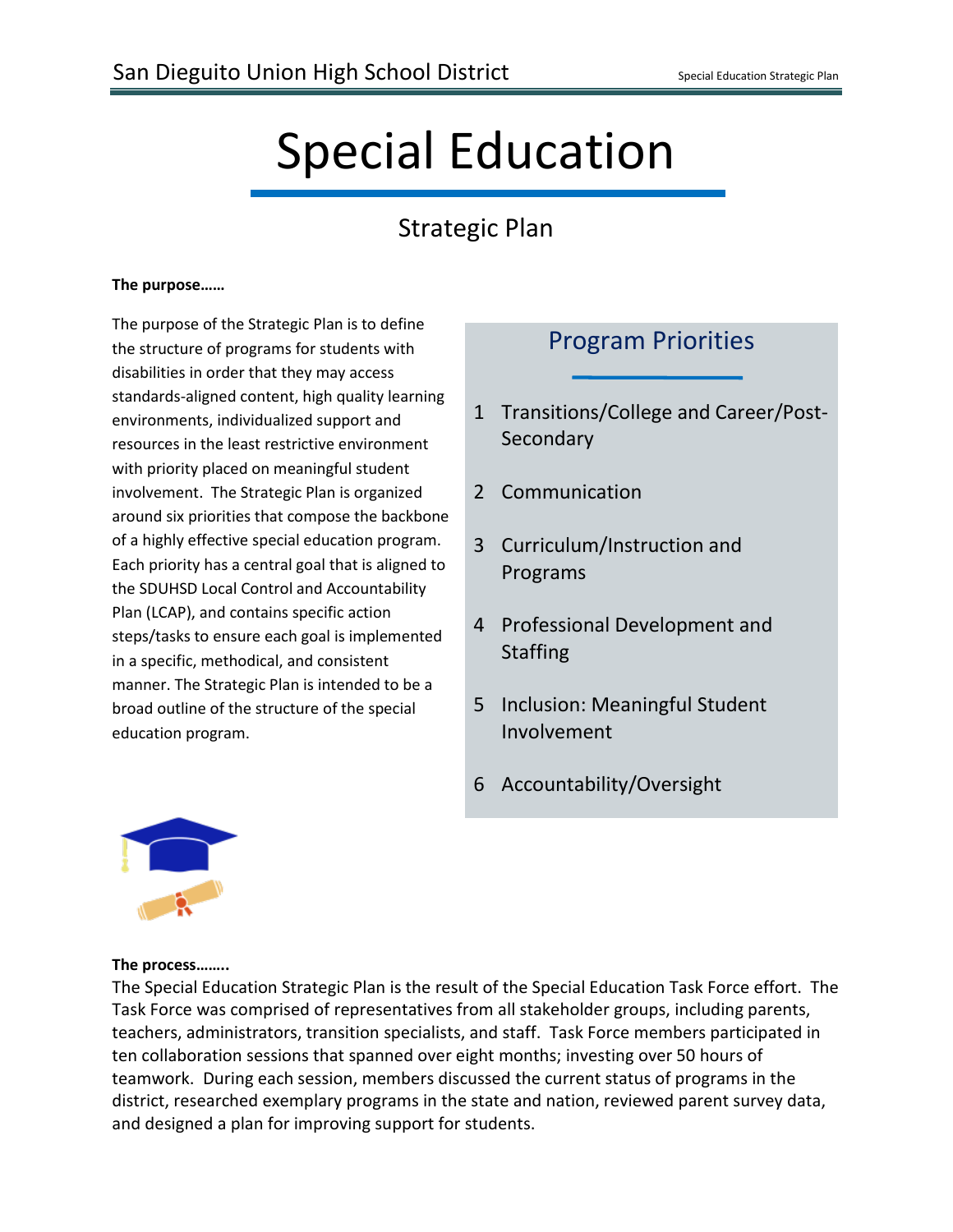## San Dieguito Union High School District Special Education Strategic Plan

#### The Team of Representative Stakeholders….

Facilitator: Maureen O'Leary Burness

Project Lead: Mark Miller: Associate Superintendent of Administrative Services Meredith Wadley: Director of School and Student Services

Parent Representatives: Karen Rusnak Kent McIntyre Nancy Lazerson Lisa Shulman Sophy Chaffee

NCCSE CAC Representatives: Julie Law-Cheeseman Amy Flicker Joanne Stress

Certificated Staff (Special Education): Elizabeth Marshall: Academic Support at TPHS Liz Dargan: Academic Support at SDA Kellie Maul: Functional Life Skills at Oak Crest Diane Dekker: Learning Center at EWMS Paula Goodfellow: Speech and Language Pathologist

Certificated Staff (General Education): Erin Charnow: Math at LCC Mark Van Over: Social Science at CCA Duncan Brown: Counselor at SDA Matt Livingston: Science at TPHS Roxzana Sudo: English at TPHS)

Workability: Nathan Molina: Transition Services Coordinator

Classified Support: Elizabeth DelVal: Workability/TPP

Administrators: Rob Coppo: Principal TPHS Jeremy Meadows: Assistant Principal LCC Brieahna Weatherford: Principal Oak Crest Cara Dolnik: Principal at Carmel Valley Middle School Tiffany Hazlewood: Program Supervisor District Office





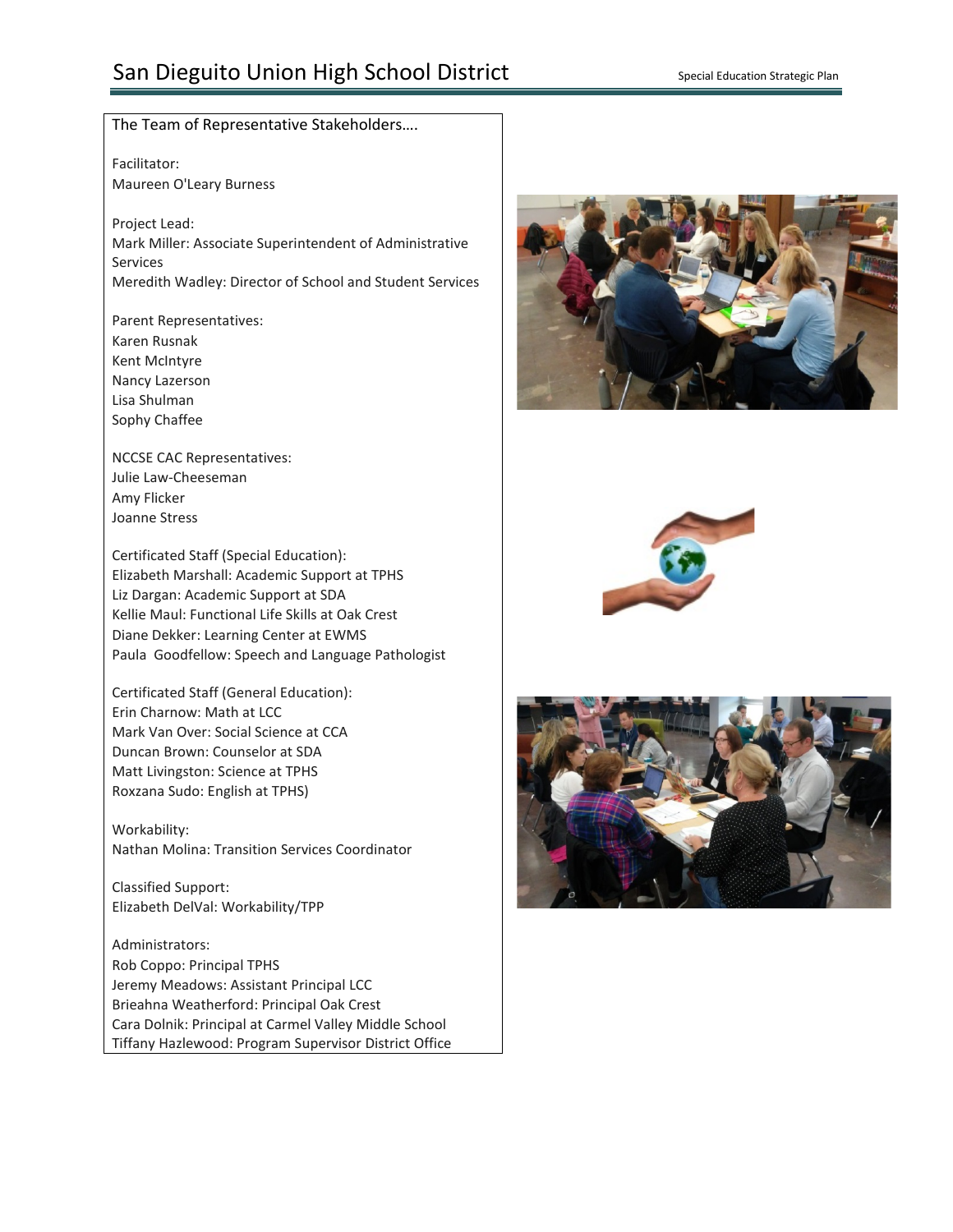

### **Our vision…..**

The San Dieguito Union High School District provides a full continuum of supports and services to each and every student in Special Education so each student is prepared and able to achieve a level of competence, self-reliance, disability awareness and independence, based on their own unique abilities, so each transitions successfully to their future.

## **Our mission….**.

- We maintain a "Students First" philosophy. We structure each classroom and educational environment to meet the needs of each and every student.
- $\triangleright$  Our students learn, grow, and thrive in innovative programs that build independence and prepare each student for a successful transition to life after school.
- $\triangleright$  We provide and sustain a balance of life skills, academic skills, social emotional supports, and transition curricular options based on students' true and ever changing/evolving abilities, interests, and future goals.
- $\triangleright$  Each student is respected as a unique individual and offered high expectations, not bound by label. Decisions and practices will be student-driven and based on evidence and data.
- $\triangleright$  We support students as they enter the SDUHSD, to prepare each student to be a successful student during their years in the District, focusing on effective communication, organizational skills, and academic supports for instruction and homework.
- $\triangleright$  We provide supports to students so that they each actively participate in their educational processes, including the IEP process and in activities that increase self advocacy and self-determination.
- $\triangleright$  We work with parents as partners so that they are well informed and educated about programs and supports available to students within the District as well as when they transition to young adulthood.
- $\triangleright$  We will provide the necessary supports to all staff so that they are informed both of student needs and of evidence-based ways to address and support those needs.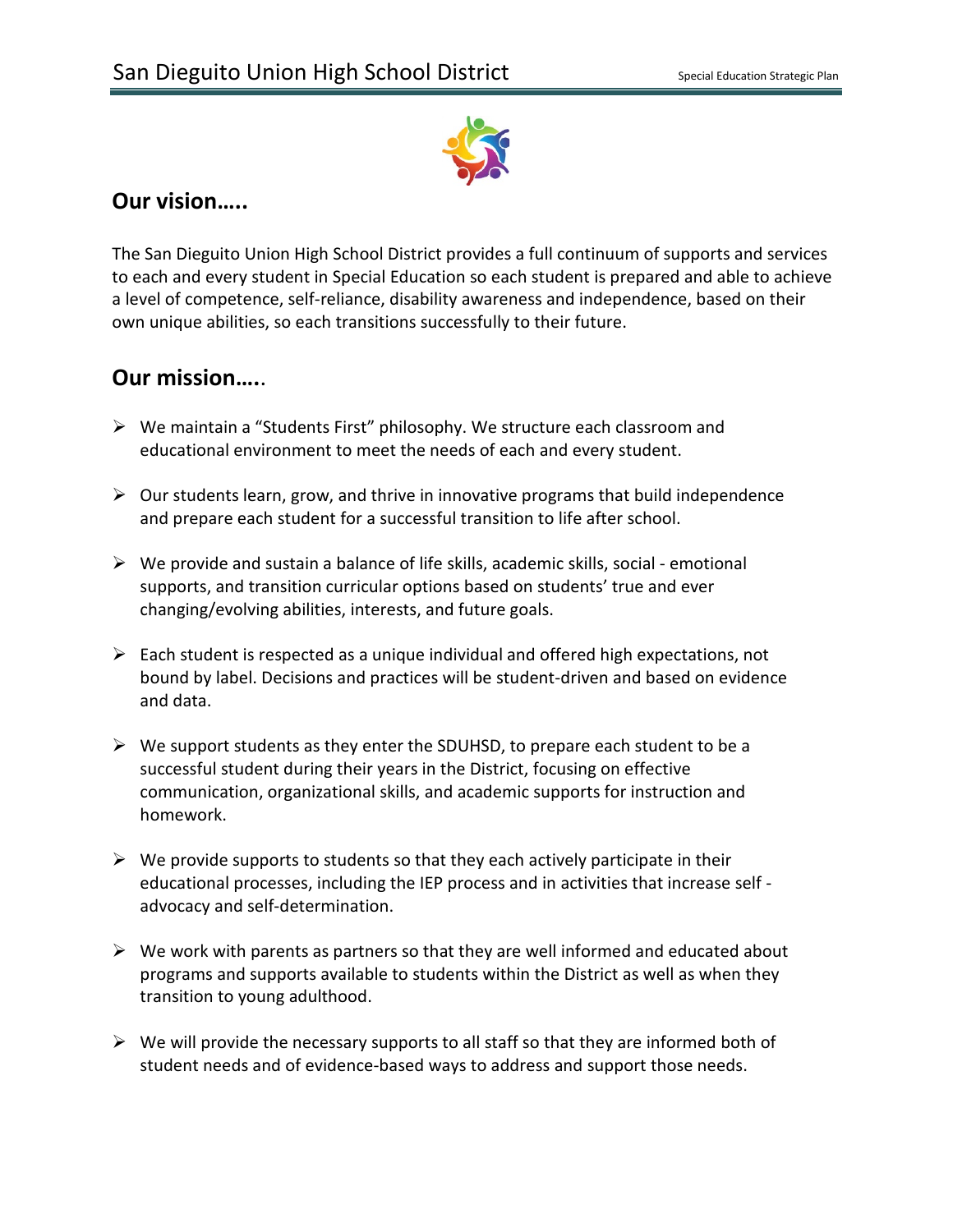#### **Transitions ~ College/Career Readiness~ Post-School**

The District will provide appropriate resources to support transition planning and implementation for each and every student with an IEP in order to facilitate effective transitions, from entry to the district through graduation or a completion of a certificate, with a focus on services, goals, and post-school objectives.

LCAP Priority Area: College and Career Readiness

#### **Action Step #1**

Upon enrollment to the District, students will develop a vision plan for their future, their Individual Transition Plan, as per IDEA, to be updated annually. It will be based on personal goals, strengths, values, and interests to meet their academic, college, career and/or IEP goals, with specific CTE pathways and/or classes identified, as appropriate.



#### **Action Step #2**

Every student and case manager will maintain an online digital transition profile/portfolio that begins when they enter 7th grade, to serve as a real time living document, to be populated and updated as the student progresses. The transition portfolios, as adopted by the District,

"Californiacolleges.edu" will serve as a means of documenting progress toward their post-secondary-goals.

#### **Action Step #3**

Students will build skills necessary for work experience development, including marketable skills transferable to a job, as appropriately related to each student's ITP/transition portfolio.

#### **Action Step #4**

Students will have access to an expanded choice of career interest inventories as part of their exploration of career possibilities.

#### **Action Step #5**

The District will expand the current College and Career fair to include more vocational options. In addition, the district will explore extending the time of the event to include a "sensory friendly" option for students with disabilities and opportunities to support increased attendance for students with disabilities.

#### **Action Step #6**

The District will build community partnerships with local companies to encourage more opportunities for participation of students in work experiences.



#### **Action Step #7**

The District will expand an Education specialist(s) ability to communicate current labor opportunities, etc. for postsecondary options, including colleges/universities with disability resource centers.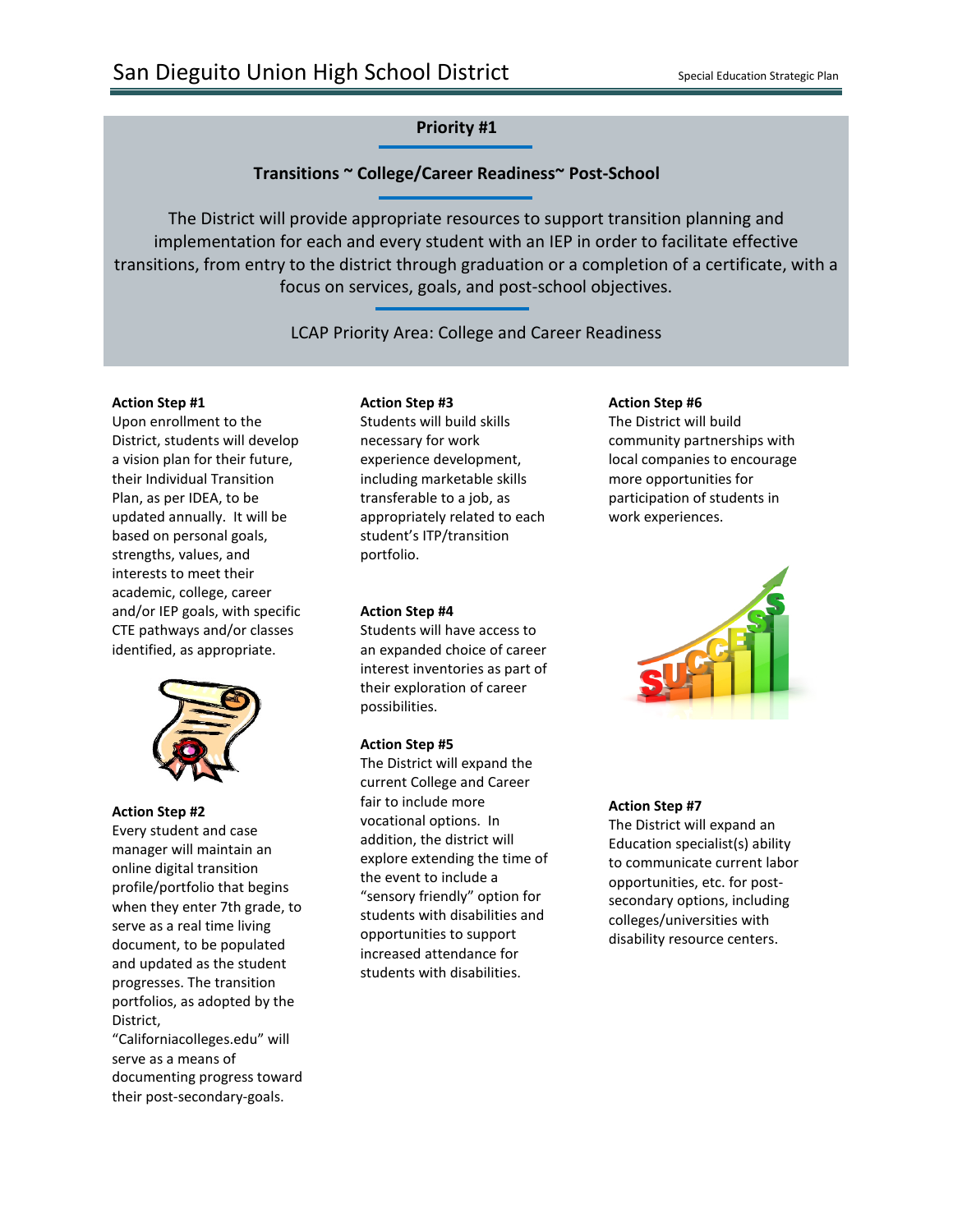#### **Communication**

In order to facilitate trust and collaboration among all stakeholders, the District will develop a transparent, consistent and comprehensive system of communication.

LCAP Priority Area: School Climate and Culture

#### **Action Step #1**

The District will actively promote a digital Special Education "Parent Handbook" that provides information regarding the IEP process, progress on goals, continuum of services available in SDUHSD, program locations, transition process, continuum of services, and make available to stakeholders on the District website, including through each site.



**Action Step #2** School site/District websites will be updated/created to be easily navigated and accessible, with information on the Special Education department., e.g., with current programs, staff, contact info, district information, etc.



#### **Action Step #3**

School site staff will ensure consistent information about school events and activities to parents/ legal guardians.

#### **Action Step #4**

The District will partner with the North Coastal Consortium for Special Education (NCCSE) to provide SELPA-wide parent informational sessions focusing on education, training, and employment within the district.



#### **Action Step #5** The District will make available to parents information on outside agencies/programs/resources (e.g. Mira Costa, DOR, SDRC, etc.) to best inform, train, and prepare all stakeholders for specific post-high school opportunities.

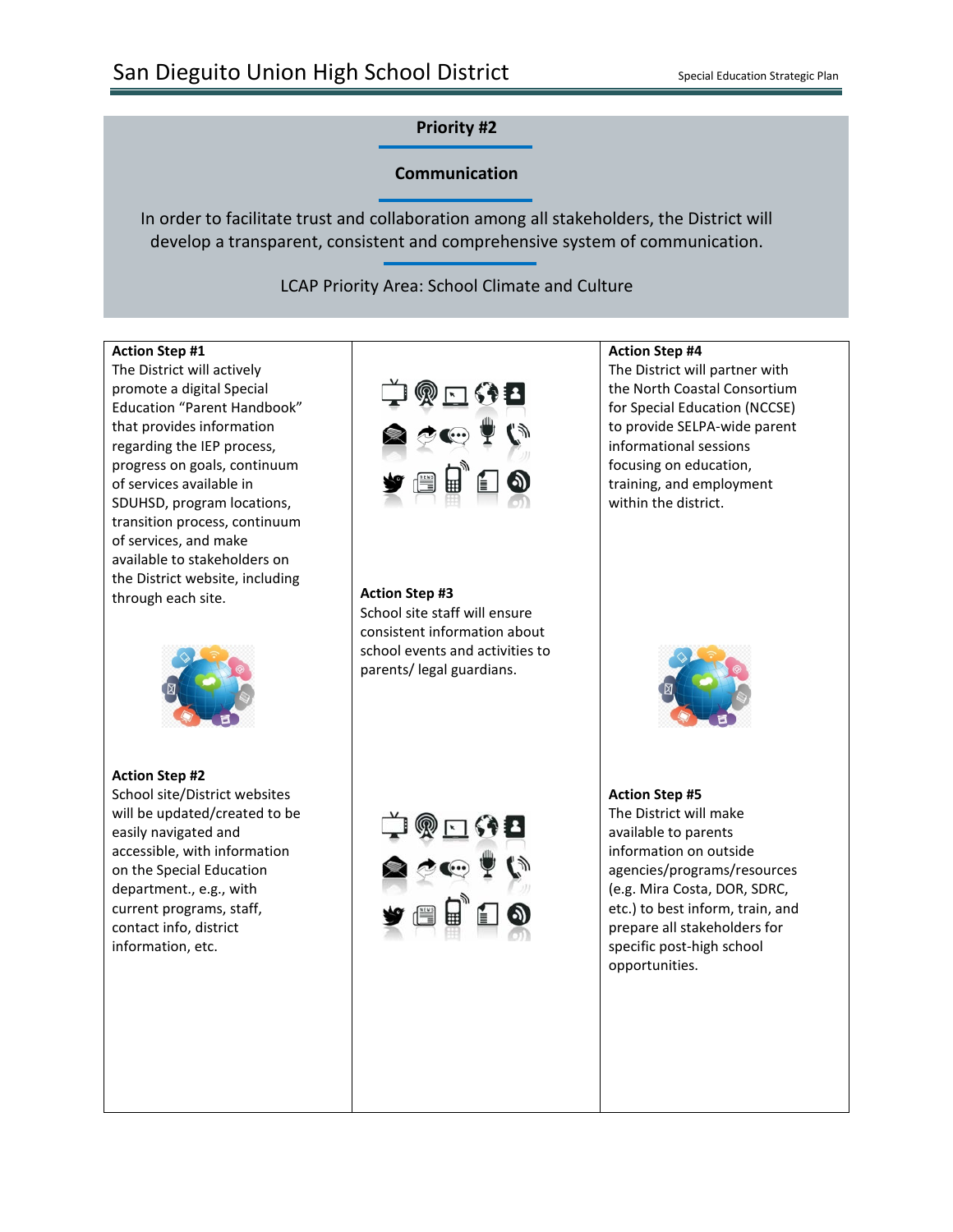#### **Curriculum/Instruction ~ Programs**

Programs within the district will develop and implement specific, evidence-based instructional materials and strategies, appropriate to support each Special Education service, on an ongoing basis, driven by students' IEPs/individual transition plans (post- secondary education, employment, and independent living skills.) The District will allocate the necessary resources and provide staffing to support the delivery of each service, on an ongoing basis.

Services across the district will be strategically evaluated for utility and localization of equitable resources as related to student needs and stakeholder involvement.

LCAP Priority Area: Student Achievement, College/Career Readiness

#### **Action Step #1**

For students in fundamental, foundational, and functional courses, to ensure access to the California State Standards, the District will explore opportunities to appropriately follow the aligned curriculum, implementing a standardized curriculum to be used districtwide for the continuum of special education services.



#### **Action Step #2**

To ensure access to the adopted California State Standards, curriculum for students with IEPs, the District will ensure there are appropriate supplemental materials for all core content area classes.

#### **Action Step #3**

Ensure that each student has access to a range of appropriate elective offerings on all school sites, as available.

#### **Action Step #4**

Create and implement consistent and standardized skills continuum for an Academic Support class with supports and resources across all sites.

#### **Action Step #5**

Students will have embedded in their program access to information that presents options and pathways (program availability, CTE, apprenticeships, employment, and the like) for subsequent years and for post-graduation.

#### **Action Step #6**

Continue the development and implementation of a district wide multi-tiered system of behavioral health scope and sequence to identify resources to best meet the needs of at-risk student populations in a timely and effective manner.



#### **Action Step #7**

In order to provide prompt access to behavioral health services from well-qualified professionals with training and/or experience with students with special needs, the district will establish protocol and timelines for proactive and preventative behavioral mental health supports and interventions.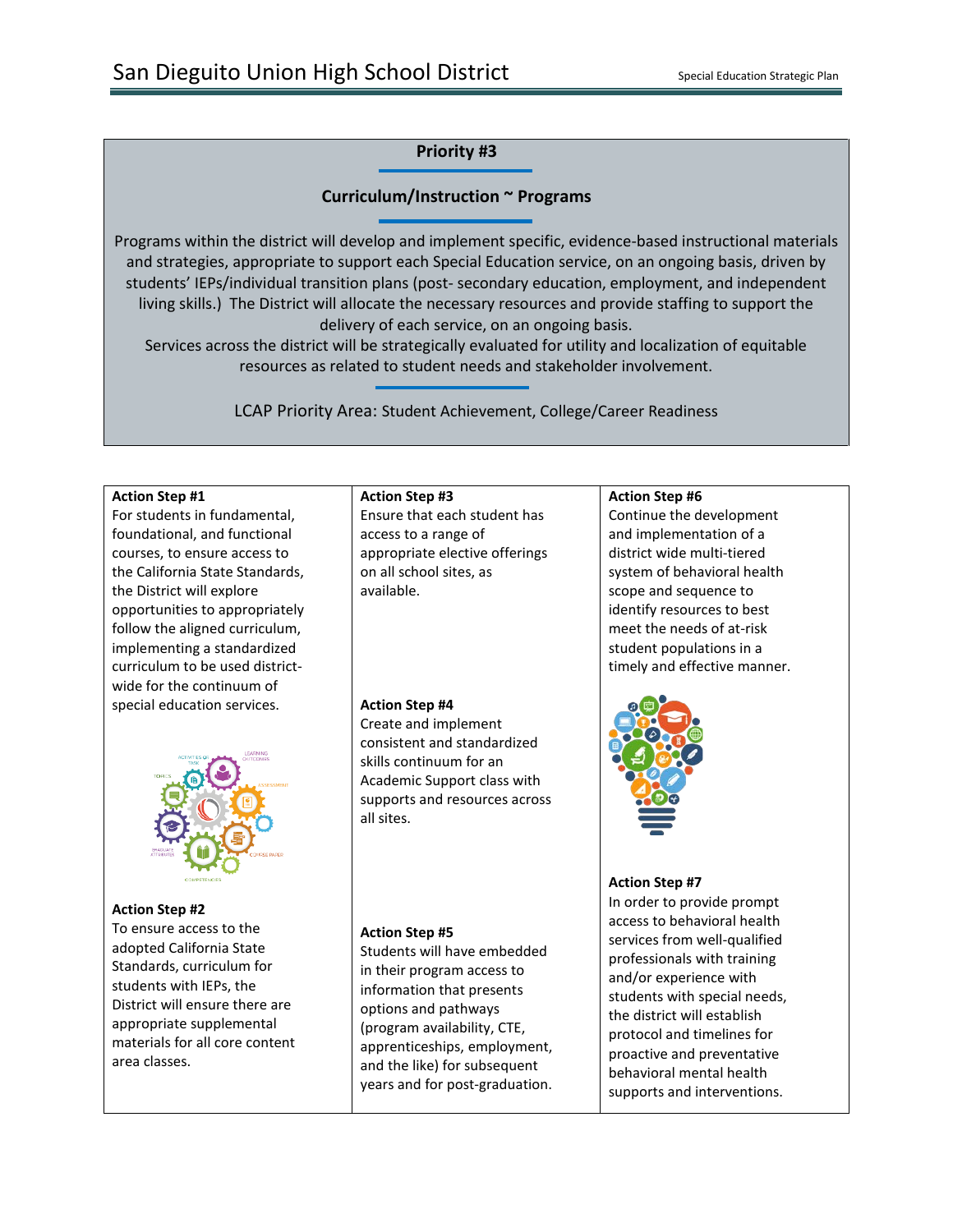#### **Professional Development and Staffing**

The district will adopt a professional development plan utilizing evidence-based practices to prepare and support all staff so they are able to provide IEPs and services to meet students' individual needs, and will allocate the necessary resources and staffing to provide support in fulfilling students' IEP needs.

LCAP Priority Area: Student Achievement

#### **Action Step #1**

To ensure that teachers have access to meaningful, timely and relevant professional development that translates to classroom and student needs, the District will survey teachers and school staff on their needs for professional development, then develop and prioritize a comprehensive professional development plan to ensure systematic training and updates for all stakeholders.

#### This may include, but is not limited to:

•Special education delivery models (nesting, co-teaching, etc.) and the use of evidence-based practices in the area of inclusive practices; •Managing special education programs on school sites for administrators and leaders; •Information on developing and implementing a systematic data collection and analysis method for progress on goals; •Information on available post-highschool options, including community and 4-year colleges which offer supports to students with disabilities; •Transition assessments and activities to support student ITPs; •Writing legally compliant IEPs and

- ITPs
- •Social-emotional learning

•Effective use of instructional aide supports

#### **Action Step #2**

District and sites will develop a staffing and training process for instructional assistants in order to timely recruit and retain the best staff possible to implement the district's vision of supports.



#### **Action Step #3…**

Site leadership will work with Special Education teachers to best utilize their Professional Learning Community (PLC) time and identify resources to collaborate with one another on expected student learning outcomes, student assessments, support and intervention strategies, curriculum and instruction, and best practices across the district.



#### **Action Step #4**

The Task Force will request a review for the need for aides to work full time and qualify for benefits.

#### **Action Step #5**

The district will investigate evidenced based program models in other districts, whose results have proven to be effective for students with disabilities and how a similar program model may be incorporated into the SDUHSD continuum of services.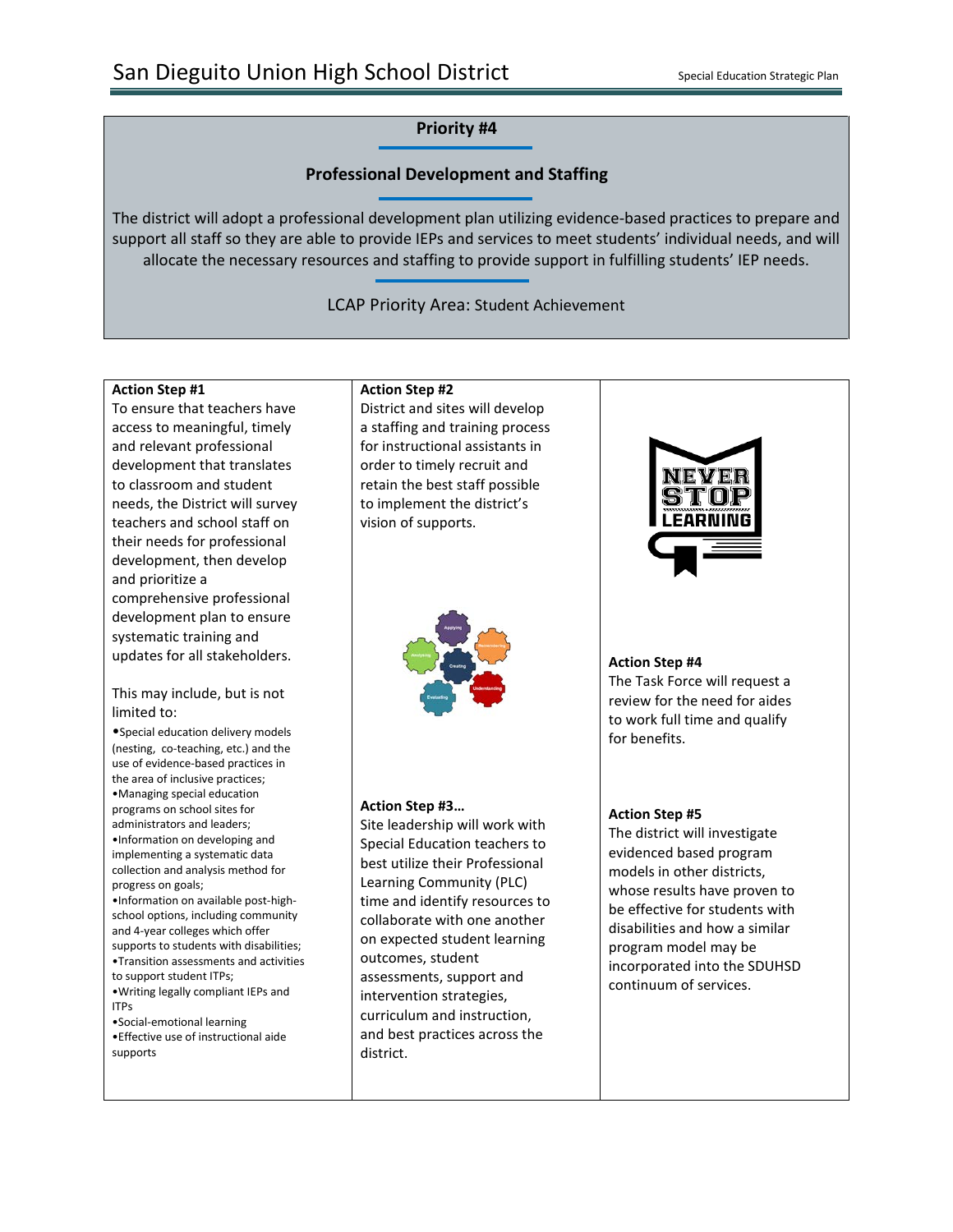#### **Meaningful Student Involvement ~ Inclusion**

Each site will cultivate and ensure the creation of a culture/school environment that prioritizes and ensures meaningful inclusion opportunities, and emphasizes access, support and participation through mainstreaming and reverse mainstreaming as well as classroom and extracurricular opportunities for all students in the district.

LCAP Priority Area: School Climate and Culture

#### **Action Step #1**

Each site will continue to support and provide accessible and integrated opportunities, and research expanded opportunities for extra-curricular activities for all students (e.g., reverse mainstreaming, Peer- to-Peer driven "Student Mentor Programs")



#### **Action Step #2**

The District will create and establish a continuum of service models, focused on inclusive teaching practices (e.g. nesting, co-teaching, reverse inclusion, etc.).

#### **Action Step #3**

To ensure appropriate inclusion opportunities for students in special programs, or for students who spend the majority of their day in the special education environment, IEP teams' annual discussions will include the opportunity to discuss access, participation, and support of each individual student with disabilities according to their specific needs.



**TATALLA** 

#### **Action Step #4**

School sites will collaborate with students and parents to implement an Ability Awareness education and activities with the goal of providing information to all key stakeholders at school sites to best support students with a disability across the range of their needs.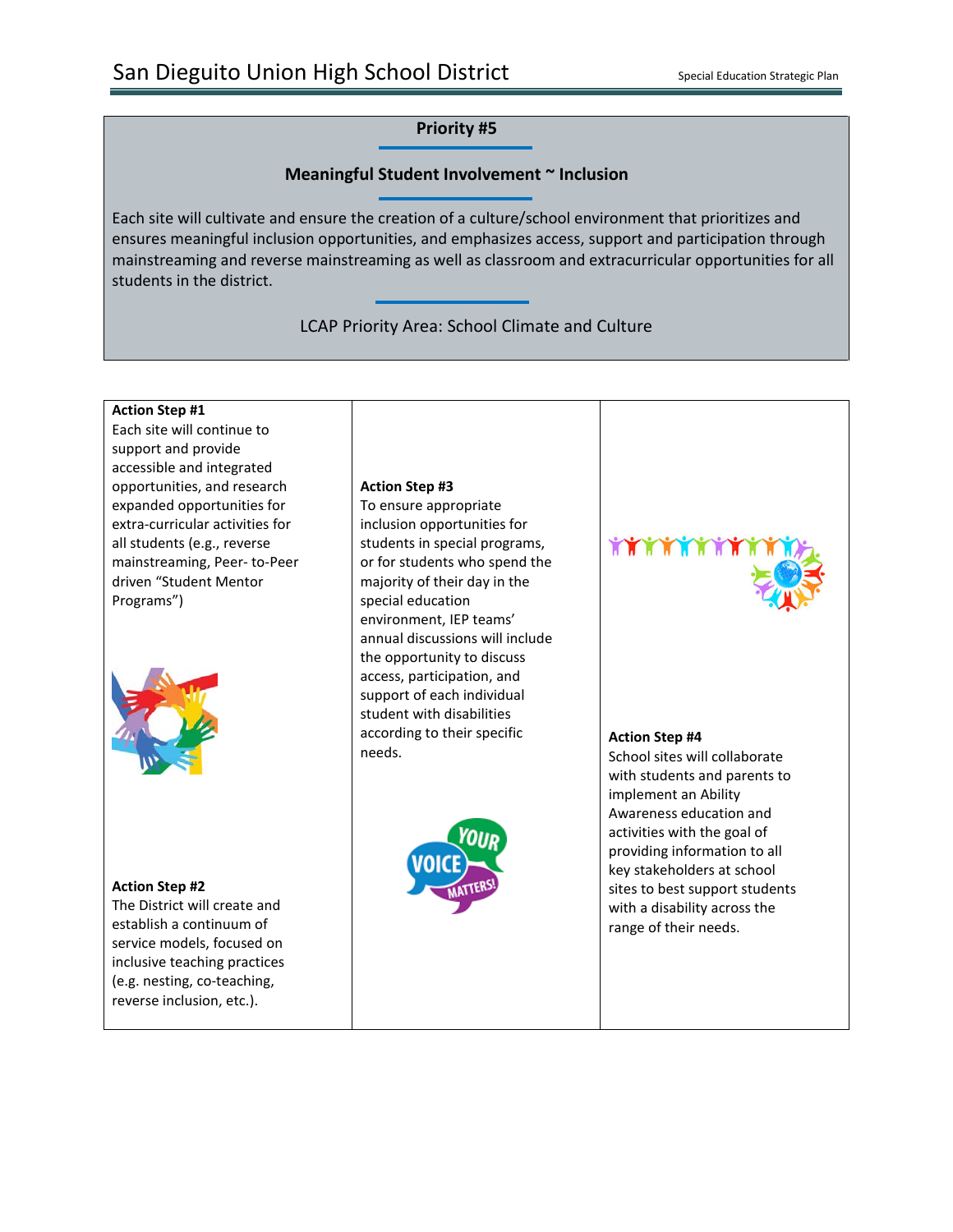### **Oversight and Accountability**

Establish a data system to evaluate identified areas of the strategic plan.



#### **Action Step #1**

Establish a special education advisory forum made up of one representative parent ambassador from each site to meet with district and site staff quarterly to receive updates to address policies, procedures, and guidelines such as:

- Gather evidence and data to review, monitor, and discuss implementation of Special Education Strategic Plan
- Newsletter with parent updates (3 times annually)
- Special education issues and concerns within the district
- Collaboration between district staff and parents/community members for the development of a parent handbook.

Site councils will review the Special Education Strategic Plan along with the Single Plan for Student Achievement.